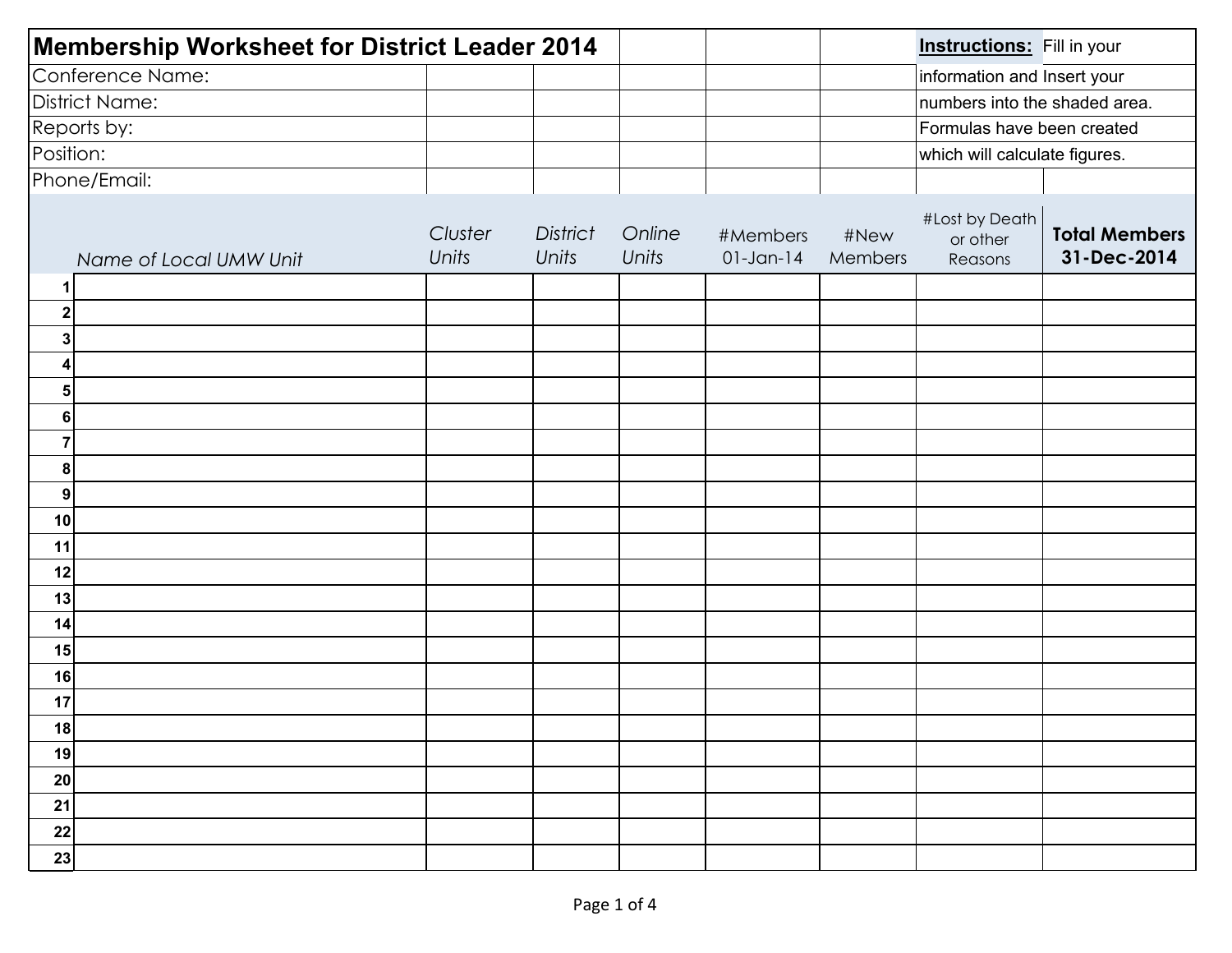|                        | Cluster | District | Online | #Members     | #New    | #Lost by Death<br>or other | <b>Total Members</b> |
|------------------------|---------|----------|--------|--------------|---------|----------------------------|----------------------|
| Name of Local UMW Unit | Units   | Units    | Units  | $01$ -Jan-14 | Members | Reasons                    | 31-Dec-2014          |
| 24                     |         |          |        |              |         |                            |                      |
| 25                     |         |          |        |              |         |                            |                      |
| 26                     |         |          |        |              |         |                            |                      |
| 27                     |         |          |        |              |         |                            |                      |
| 28                     |         |          |        |              |         |                            |                      |
| 29                     |         |          |        |              |         |                            |                      |
| 30                     |         |          |        |              |         |                            |                      |
| 31                     |         |          |        |              |         |                            |                      |
| 32                     |         |          |        |              |         |                            |                      |
| 33                     |         |          |        |              |         |                            |                      |
| 34                     |         |          |        |              |         |                            |                      |
| 35                     |         |          |        |              |         |                            |                      |
| 36                     |         |          |        |              |         |                            |                      |
| 37                     |         |          |        |              |         |                            |                      |
| 38                     |         |          |        |              |         |                            |                      |
| 39                     |         |          |        |              |         |                            |                      |
| 40                     |         |          |        |              |         |                            |                      |
| 41                     |         |          |        |              |         |                            |                      |
| 42                     |         |          |        |              |         |                            |                      |
| 43                     |         |          |        |              |         |                            |                      |
| 44                     |         |          |        |              |         |                            |                      |
| 45                     |         |          |        |              |         |                            |                      |
| 46                     |         |          |        |              |         |                            |                      |
| 47                     |         |          |        |              |         |                            |                      |
| 48                     |         |          |        |              |         |                            |                      |
| 49                     |         |          |        |              |         |                            |                      |
| 50                     |         |          |        |              |         |                            |                      |
| 51                     |         |          |        |              |         |                            |                      |
| 52                     |         |          |        |              |         |                            |                      |
| 53                     |         |          |        |              |         |                            |                      |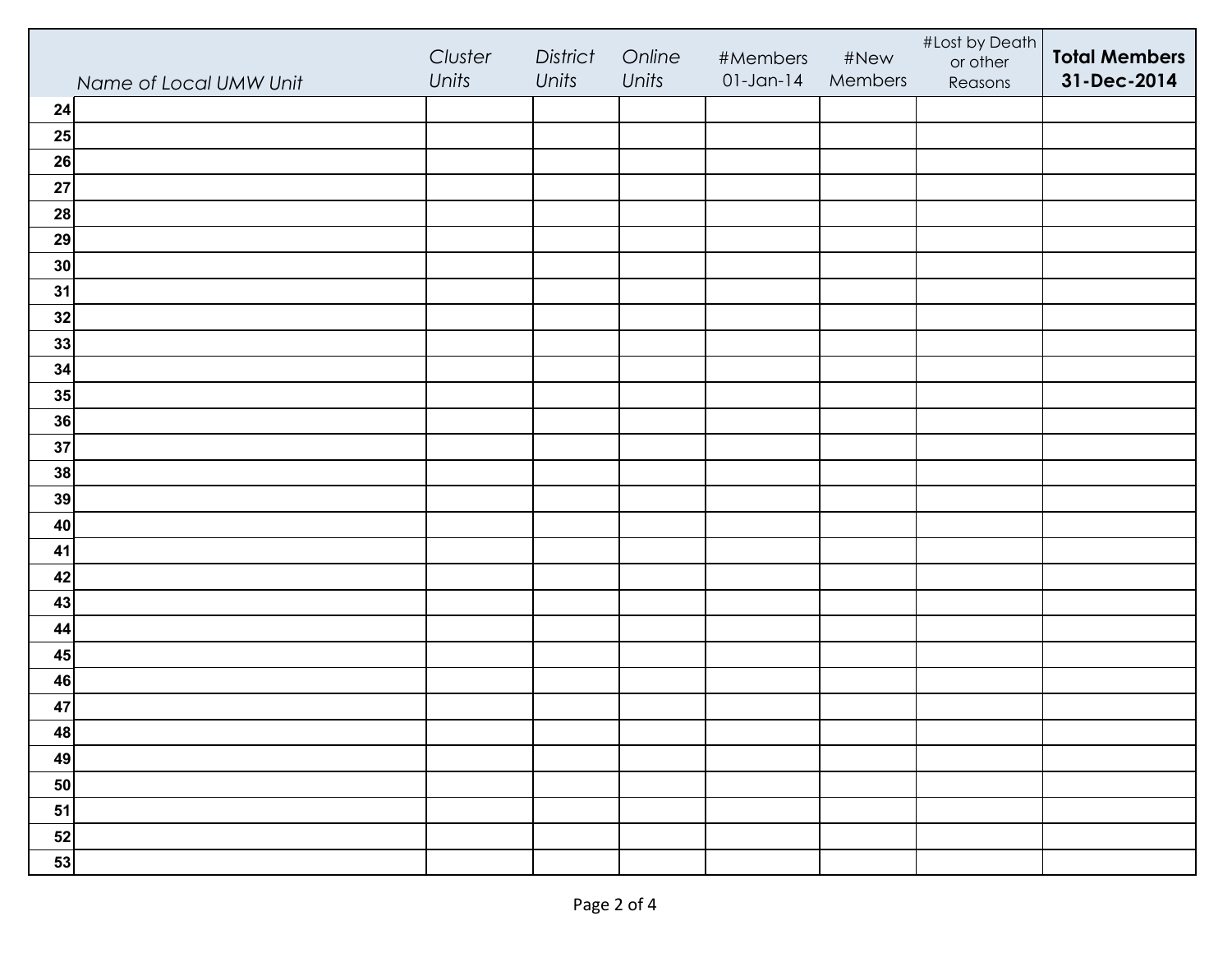|                        | Cluster | District | Online | #Members     | #New    | #Lost by Death<br>or other | <b>Total Members</b> |
|------------------------|---------|----------|--------|--------------|---------|----------------------------|----------------------|
| Name of Local UMW Unit | Units   | Units    | Units  | $01$ -Jan-14 | Members | Reasons                    | 31-Dec-2014          |
| 54                     |         |          |        |              |         |                            |                      |
| 55                     |         |          |        |              |         |                            |                      |
| 56                     |         |          |        |              |         |                            |                      |
| 57                     |         |          |        |              |         |                            |                      |
| 58                     |         |          |        |              |         |                            |                      |
| 59                     |         |          |        |              |         |                            |                      |
| 60                     |         |          |        |              |         |                            |                      |
| 61                     |         |          |        |              |         |                            |                      |
| 62                     |         |          |        |              |         |                            |                      |
| 63                     |         |          |        |              |         |                            |                      |
| 64                     |         |          |        |              |         |                            |                      |
| 65                     |         |          |        |              |         |                            |                      |
| 66                     |         |          |        |              |         |                            |                      |
| 67                     |         |          |        |              |         |                            |                      |
| 68                     |         |          |        |              |         |                            |                      |
| 69                     |         |          |        |              |         |                            |                      |
| 70                     |         |          |        |              |         |                            |                      |
| $71$                   |         |          |        |              |         |                            |                      |
| 72                     |         |          |        |              |         |                            |                      |
| 73                     |         |          |        |              |         |                            |                      |
| 74                     |         |          |        |              |         |                            |                      |
| 75                     |         |          |        |              |         |                            |                      |
| 76                     |         |          |        |              |         |                            |                      |
| 77                     |         |          |        |              |         |                            |                      |
| 78                     |         |          |        |              |         |                            |                      |
| 79                     |         |          |        |              |         |                            |                      |
| 80                     |         |          |        |              |         |                            |                      |
| 81                     |         |          |        |              |         |                            |                      |
| 82                     |         |          |        |              |         |                            |                      |
| 83                     |         |          |        |              |         |                            |                      |